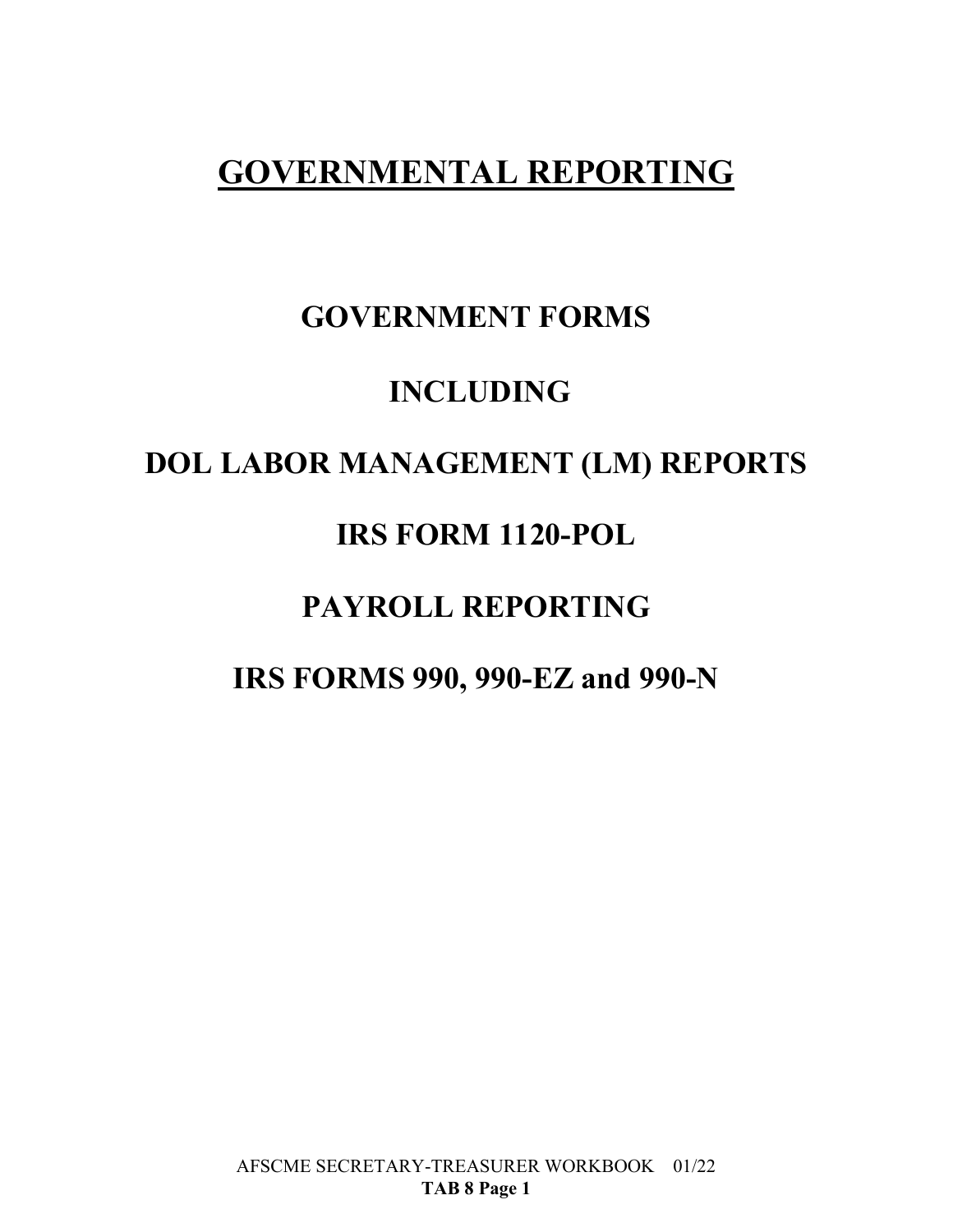## AFSCME SECRETARY-TREASURER WORKBOOK 01/22 **TAB 8 Page 2**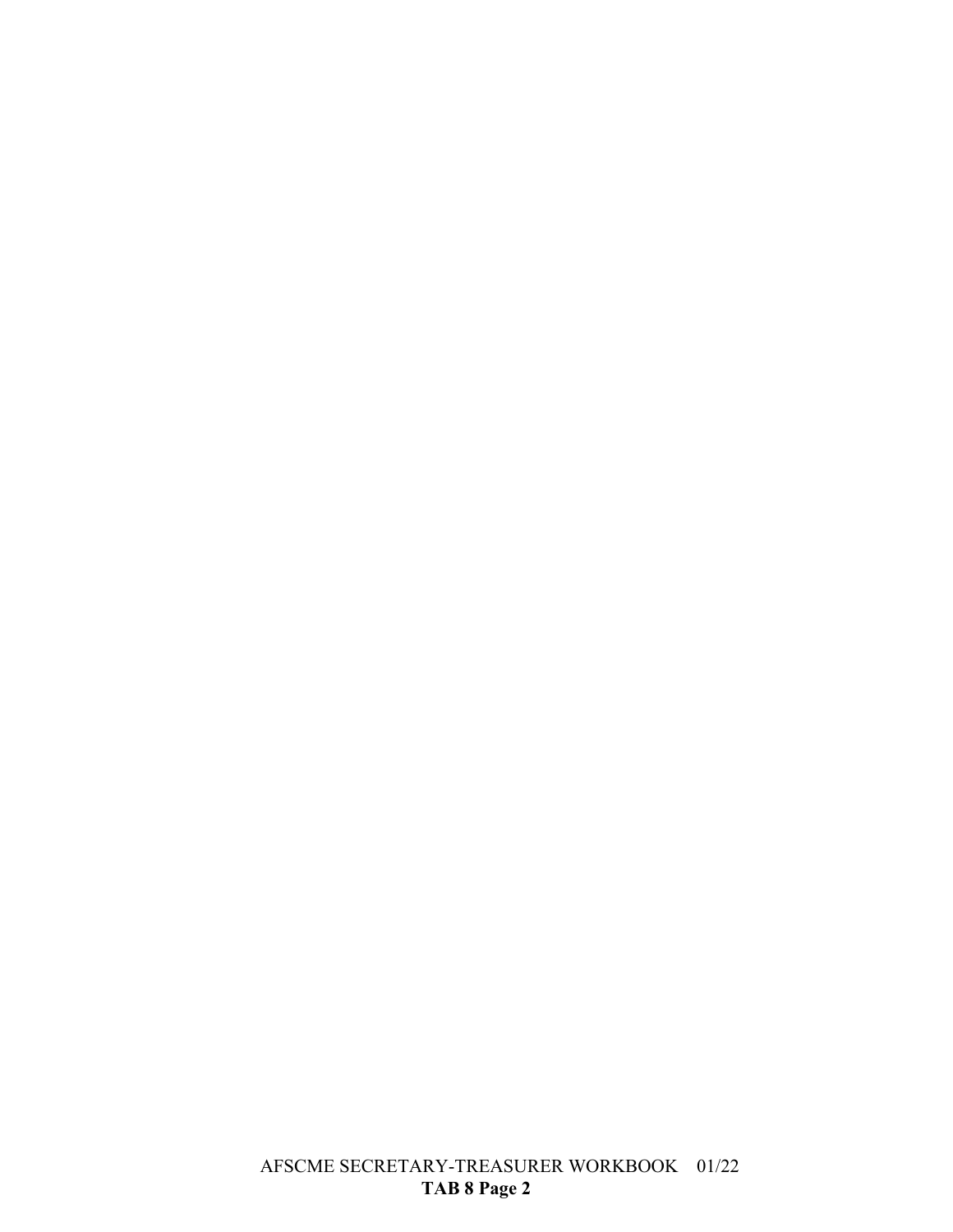#### **REQUIREMENTS**

There are a number of different forms and reports that an AFSCME affiliate may have to file with an agency of the federal government. Details concerning the requirements for the filing of each of these reports are listed in Appendix H of the AFSCME Financial Standards Code. Which of these reports must be filed by the local or council depends on several criteria:

- 1. Was the affiliate registered with the IRS?
- 2. Are there private sector employees among the members?
- 3. Have annual receipts averaged \$50,000 or less in the last 3 years?
- 4. Have annual receipts averaged more than \$50,000 in the last 3 years?
- 5. Does the affiliate have taxable operations?
- 6. Were political contributions made and was there investment income earned?
- 7. Were salaries, wages, or taxable allowances paid?
- 8. Were payments made for professional services?
- 9. Were there any employee benefit plans sponsored by the affiliate?

The information that follows indicates the reports that must be filed based on the applicable criteria.

#### **IRS Registration**

If the affiliate has not yet obtained an Employer Identification Number (EIN) from the IRS, then see Tab 2 of this workbook. Each and every AFSCME affiliate must have their own EIN.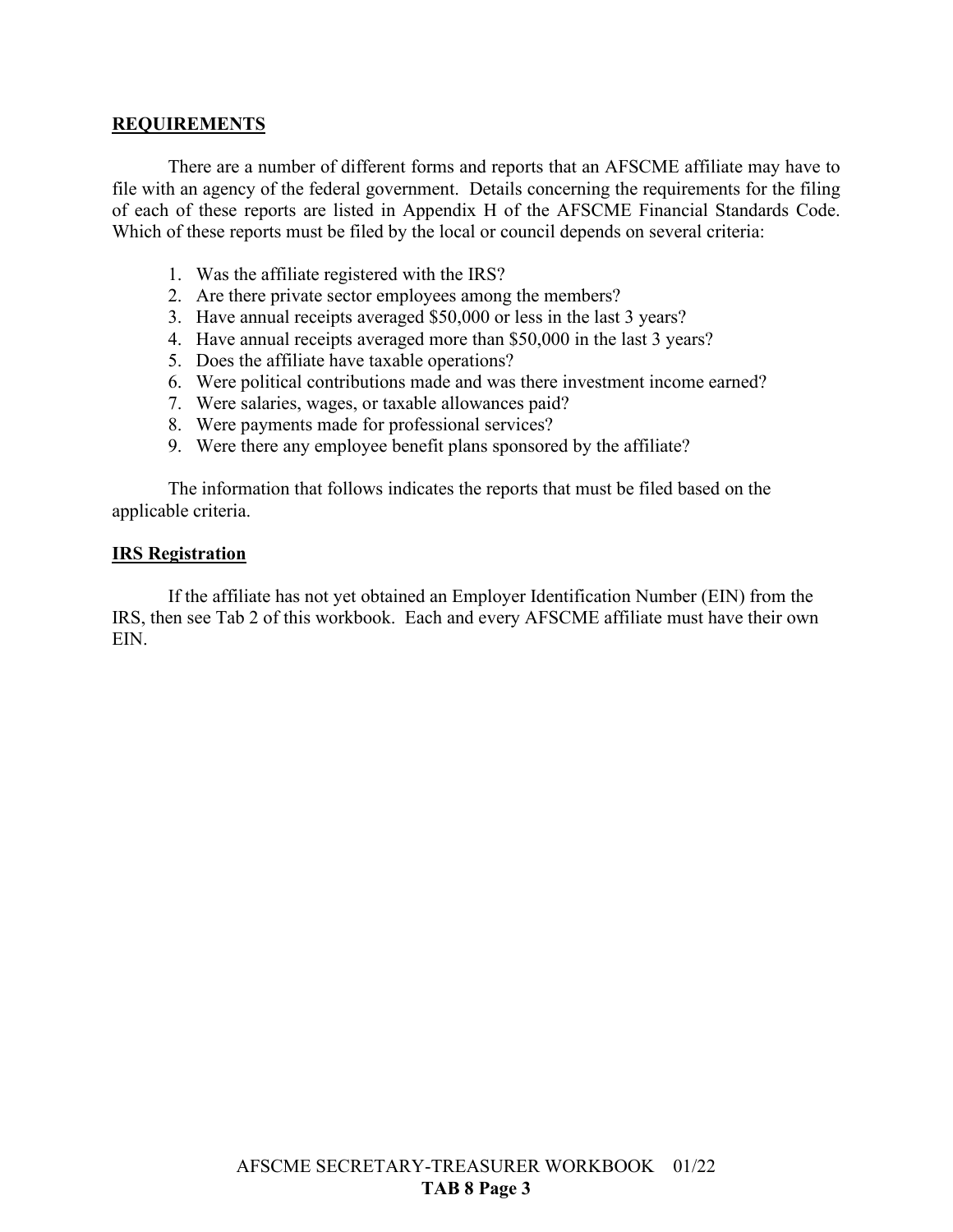#### **Private Sector Employees**

If there are members who work for a private sector employer, then the affiliate is required to file a report with the federal government's Department of Labor (DOL). To determine which form(s) the affiliate must file, consult the entries in Tab 3, Page 36:

- 1. Labor Department Form LM-2
- 2. Labor Department Form LM-3
- 3. Labor Department Form LM-4

The requirements for filing are dependent on whether the organization is already registered with the DOL and the amount of income received during the year.

#### **Annual receipts averaging \$50,000 or less in the last 3 years**

Small tax-exempt organizations averaging annual receipts of \$50,000 or less in the last 3 years (including the year of filing) may file an annual electronic notice, Form 990-N, *Electronic Notice (e-Postcard) for Tax-Exempt Organizations not Required To File Form 990 or 990-EZ*.

The Form 990-N is an online only filing. For general instructions and a link to the filing website, please visit **[www.irs.gov/990n.](http://www.irs.gov/990n)**

There are no monetary penalties for failure to file a 990-N, but organizations that do not file the e-Postcard (Form 990-N), or another 990 series return (Form 990 or 990-EZ) for three consecutive years will have their tax-exempt status revoked as of the filing due date of the third year.

See the additional information on disclosure requirements, due dates and penalties, and filing instructions for the 990-N beginning on page 7 of this section.

#### **Annual receipts averaging more than \$50,000 in the last 3 years**

If the organization has annual receipts averaging more than \$50,000 in the last 3 years (including the year of filing), see below to determine which form to file. For this further determination, the receipts only for the year of filing are used.

If the organization's receipts for the year of filing are less than \$200,000 **AND** the organization's total assets at year-end are less than \$500,000, an IRS Form 990-EZ may be filed.

If the organization's receipts for the year of filing are \$200,000 or more **OR** the organization's total assets at year-end are \$500,000 or more, an IRS Form 990 must be filed.

See the additional information on disclosure requirements, due dates and penalties, and where to file the 990-EZ or 990 beginning on page 6 of this section. The appropriate forms and instructions may be downloaded from IRS.gov.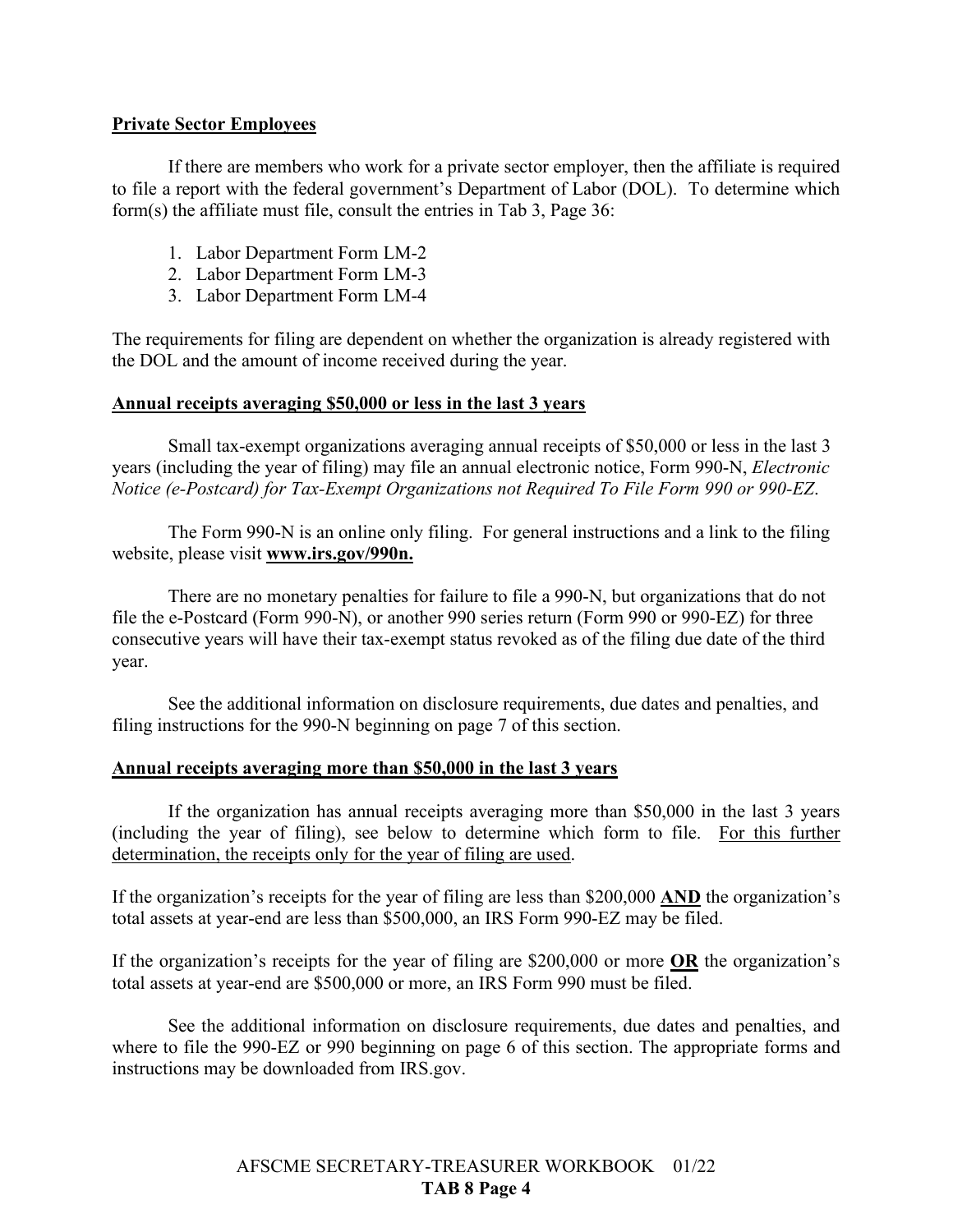#### **Taxable Operations**

If the organization has taxable operations such as renting space in an owned building or from sponsoring fund raisers, then the entry for IRS Form 990-T in Tab 3, Page 35 should be consulted. We further recommend that the affiliate consult either a Certified Public Accountant (CPA) or an attorney to determine if the organization has taxable operations.

#### **Political Contributions and Investment Income**

If the organization made political contributions in excess of \$100 and had investment income in excess of \$100, consult the IRS Form 1120-POL entry in Tab 3, Page 35. You can download the current IRS Form 1120-POL at IRS.gov.

#### **Taxable Payments to Officers or Members**

If taxable payments were made by the organization to either officers or members then the entries in Tab 3, Pages 36 and 37 that should be consulted are:

- 1. USCIS Form I-9
- 2. IRS Form W-2
- 3. IRS Form W-3
- 4. IRS Form W-4
- 5. IRS Form 940
- 6. IRS Form 941
- 7. IRS Form 1096
- 8. IRS Form 1099-MISC

#### **Professional Service Payments**

If payments were made during the year to attorneys, accountants, or other professionals for services, see the entries in Tab 3, Page 36 and 37 for IRS Form 1096 and IRS Form 1099-MISC.

#### **Sponsored Employee Benefit Plans**

If one or more employee benefit plans are sponsored by the organization, see IRS Form 5500 in Tab 3, Page 37.

#### **IRS FORM 990-N, 990-EZ AND 990 PUBLIC DISCLOSURE RULES**

Unions required to file IRS Form 990 or 990-EZ must comply with IRS "Public Disclosure" rules. Failure to comply with these rules can result in substantial monetary penalties.

The disclosure rules for Form 990-N are very different from those that apply to Form 990 or 990-EZ, in that a union permitted to file Form 990-N is excused from IRS public disclosure requirements. Rather than requiring each Form 990-N filer to make their forms available to the public, the IRS makes Form 990-N information publicly available over the internet.

If your union is required to file IRS Form 990 or 990-EZ, a summary of the disclosure requirements and instructions for each form can be obtained by contacting AFSCME's Auditing Department at 202-429-5032.

> AFSCME SECRETARY-TREASURER WORKBOOK 01/22 **TAB 8 Page 5**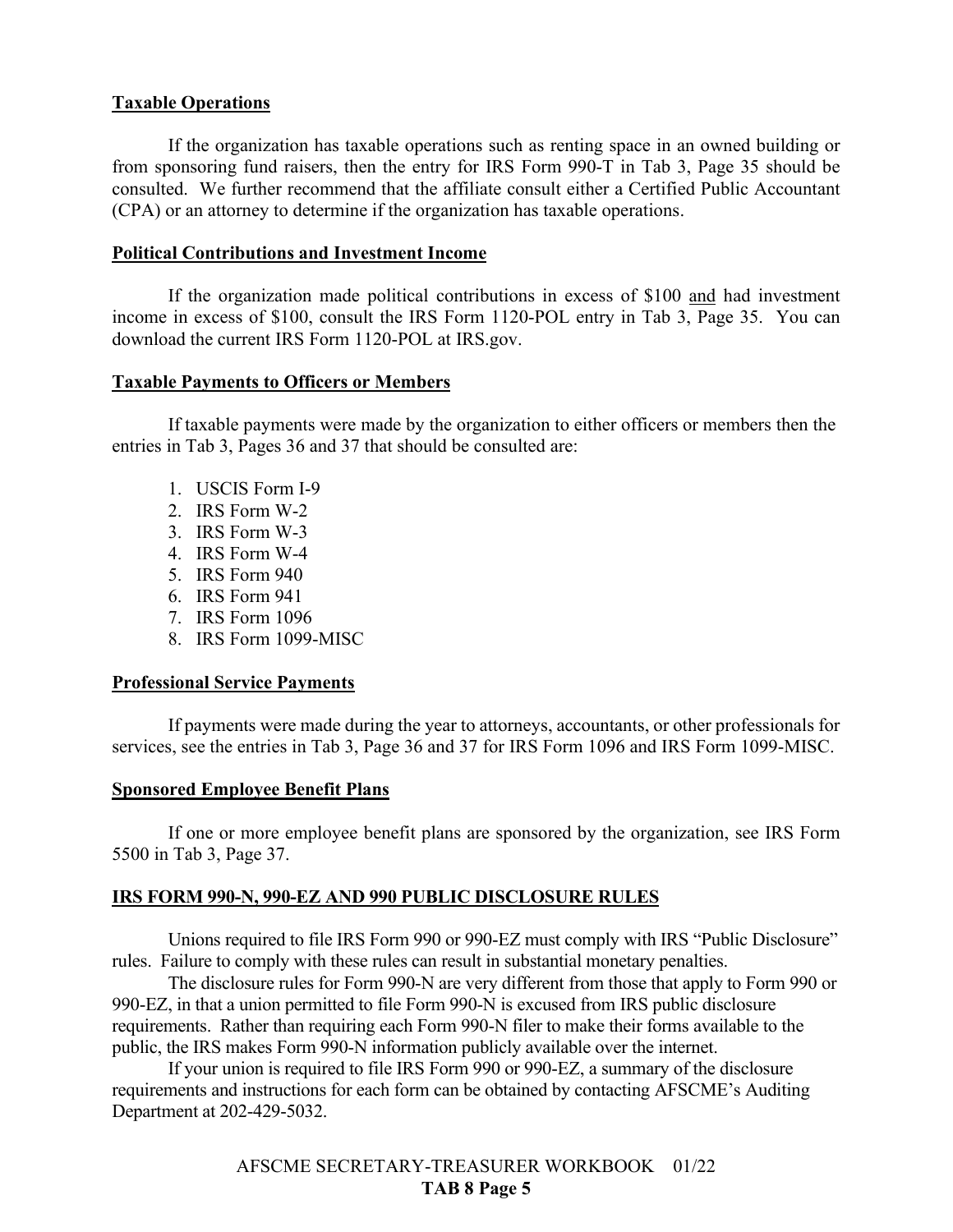## **IRS FORM 990-N, 990-EZ AND 990 DUE DATES and PENALTIES**

 The IRS due date for these forms is no later than four and one-half months after the end of the union's fiscal year (May 15th if the union's fiscal year ends on December  $31<sup>st</sup>$ .)

 Unlike Form 990 and 990-EZ, the **IRS will not assess a monetary penalty if Form 990-N is not submitted by the due date. Failure to file IRS Form 990-N for three consecutive years however, will result in the loss of your union's tax exempt status.**

Any union that is required to file **IRS Form 990 or 990-EZ** must file it with the IRS on or before the due date. **THE PENALTIES FOR NOT FILING OR LATE FILING MAY BE SEVERE.** Penalties can be assessed in the amount of \$20 per day for each day the return is late, not to exceed the lesser of \$10,500 or 5% of the gross receipts of the union for each year's return not filed or filed late. Penalties are higher for unions with revenues of over \$1,094,500. If you will have difficulty meeting this due date, you may file IRS Form 8868 to request an automatic six month extension.

Since tax forms for large organizations can be difficult or complex to prepare, many of AFSCME's larger unions assign this task to experienced accounting staff or prefer to have these forms prepared by their CPA.

## **990 AND 990-EZ ELECTRONIC FILING REQUIREMENT**

All IRS Form 990 and 990-EZ filings must be made electronically. Electronic forms may be filed through a CPA or an IRS approved electronic provider. A list of IRS approved electronic providers may be found here: [https://www.irs.gov/e-file-providers/exempt-organizations-mef](https://www.irs.gov/e-file-providers/exempt-organizations-mef-providers)[providers](https://www.irs.gov/e-file-providers/exempt-organizations-mef-providers)

**If you have any questions concerning the filing of IRS Form 990, 990-EZ, or 990-N please contact the AFSCME Auditing Department at (202) 429-5032.**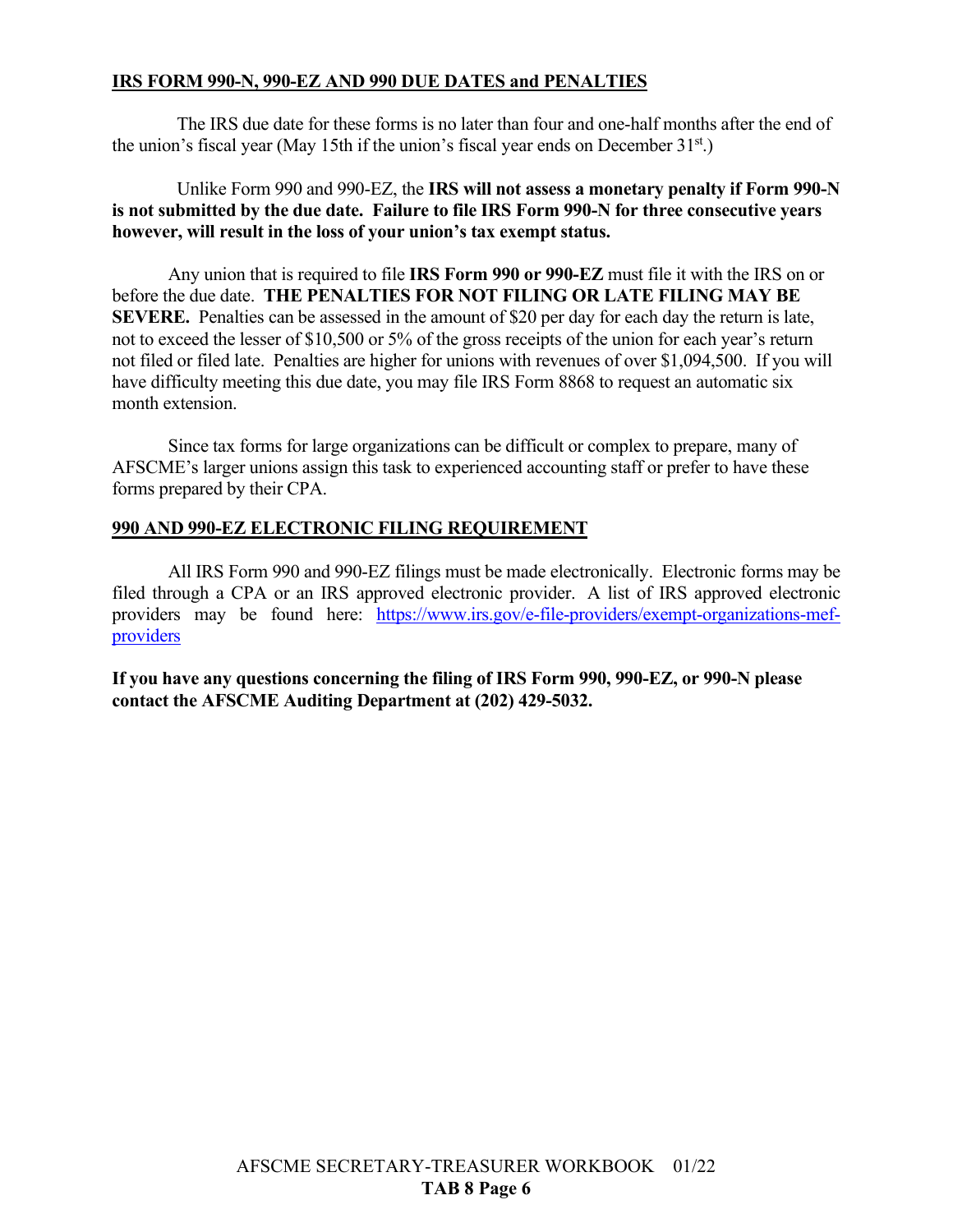#### **AFSCME Affiliate Instructions for 2021 Form 990-N**

**These instructions are intended for unions affiliated with the American Federation of State County and Municipal Employees, AFL-CIO (AFSCME) that have annual gross receipts that are normally \$50,000 or less. See the cover letter enclosed with these instructions for details on this requirement. Please note that the 990-N e-postcard is an online filing. You will need to use a computer with access to the internet and have a valid e-mail account in order to file. If you do not have computer access or a valid e-mail account, or if you need assistance at any point in the filing process, please contact the AFSCME Auditing Department at (202) 429-5032.**

**Please collect the following information you will need to successfully file a 990-N epostcard:**

- **Your union's Employer Identification Number (EIN).** If you do not know your union's EIN, please contact the AFSCME Auditing Department at (202) 429-5032.
- **Email address that the e-postcard website will use to send confirmations.** An email address is required for the e-postcard system to send confirmations.
- **Union's DBA (Doing Business As) Name.** The name commonly used by your union in banking or other transactions that involve use of the union's EIN, e.g. AFSCME (State) Local  $(\#)$
- **Union's Address**
- **Principal Officer Name and Address.** Normally the President or Treasurer. In many cases, the Principal Officer's address may be the same as the Union's address.
- **Union's website address,** if your union has one.

## **To begin the 990-N e-postcard filing, go to [www.irs.gov/990n](http://www.irs.gov/990n)**

**First Time Users will need to create a new Username and password for use going forward. The above link will bring you to an introductory screen on the IRS website, which provides information on various topics. Much of this information is also included in this letter**.

#### **Annual Electronic Filing Requirement for Small Exempt Organizations- Form 990-N (epostcard)**

From here, in order to access the filing system, **click on the large blue button about halfway down the page with the words "Submit Form 990-N (e-postcard)"**

#### **First Time Users and Returning Users screen**

The next screen will require you to make selections based on whether you are a First Time User or Returning User.

First Time Users will need to provide the website with a name and email address so that a confirmation code can be emailed to verify your identity before proceeding with the 990-N filing. **If you are a First Time User, click the "Create Account" button under the "Sign Up" section on the left side of the screen** and proceed to the Step 1 of 4: Personal Information section below.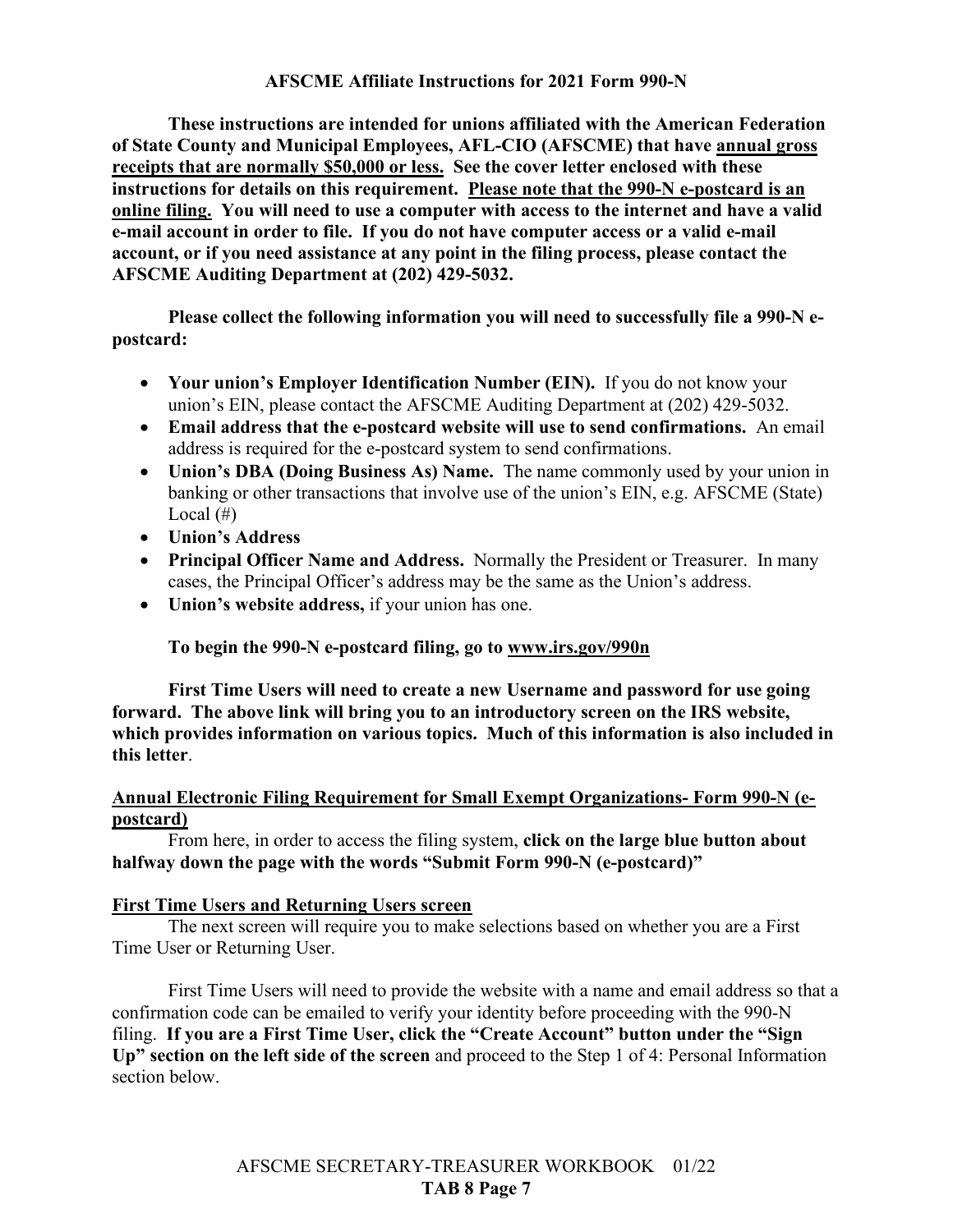**Returning Users may log in by entering their Username in the field indicated and following the prompts on subsequent screens to enter their password to arrive at the "Home Screen".** Proceed to the Home Screen section below if this option is chosen.

**If you are a Returning User that has forgotten your Username and/or Password, see Appendices A and B below.**

#### **Step 1 of 4: Personal Information**

Enter your first name and last name. Enter and confirm your preferred email address for future correspondence with the website. **Click the button "Send Code".** The website will move to the next page (Step 2 of 4). Keep your internet browser open and check your email at the address you provided.

You should shortly receive an email from IRS.online.services $@$  irs.gov that will provide you with an 8 digit confirmation code (sample format: 1234-5678).

#### **Step 2 of 4: Verify Identity**

Return to the website and enter the confirmation code in the box on this page. **Click the "Continue" button.**

#### **Step 3 of 4: Security Profile**

This screen will allow you to create a Username and a Password. It also requires that you provide information that can be repeated back to you in the future to prove you are using the actual website, and also information that can be used by the website to verify your identity.

Username- Enter a Username of your choice, with some limitations. The Username cannot be an email address or a Social Security # and may not contain a space or a special character (! $@#\$\%^{\wedge} \&^*$ ). Enter your chosen Username in the box indicated.

Password- Enter a password of your choice in the box indicated, with the following rules:

- Between 8 and 20 characters long
- Must contain at least one number and one special character  $(!(\partial/\partial \mathcal{H})^8)(\partial \mathcal{H})$
- Must have at least one uppercase and one lowercase letter.

Re-Enter Password- Re-enter the password you chose, for verification purposes.

Email- Enter the email address you chose in Step 1 of 4 as the Primary Email address. This email address may already be entered for you.

Choose a Site Phrase- Enter a phrase that will be repeated back to you on future logins so you can verify the website is genuine.

Choose a Site Image- Select an image that will be shown back to you on future logins so you can verify the website is genuine.

Challenge Questions- In certain circumstances on future logins the website may require you to answer questions selected by you to verify your identity. Use the drop down arrows to select 4 questions of your choice and provide the appropriate answers. It is best to choose questions for which only you would know the answers.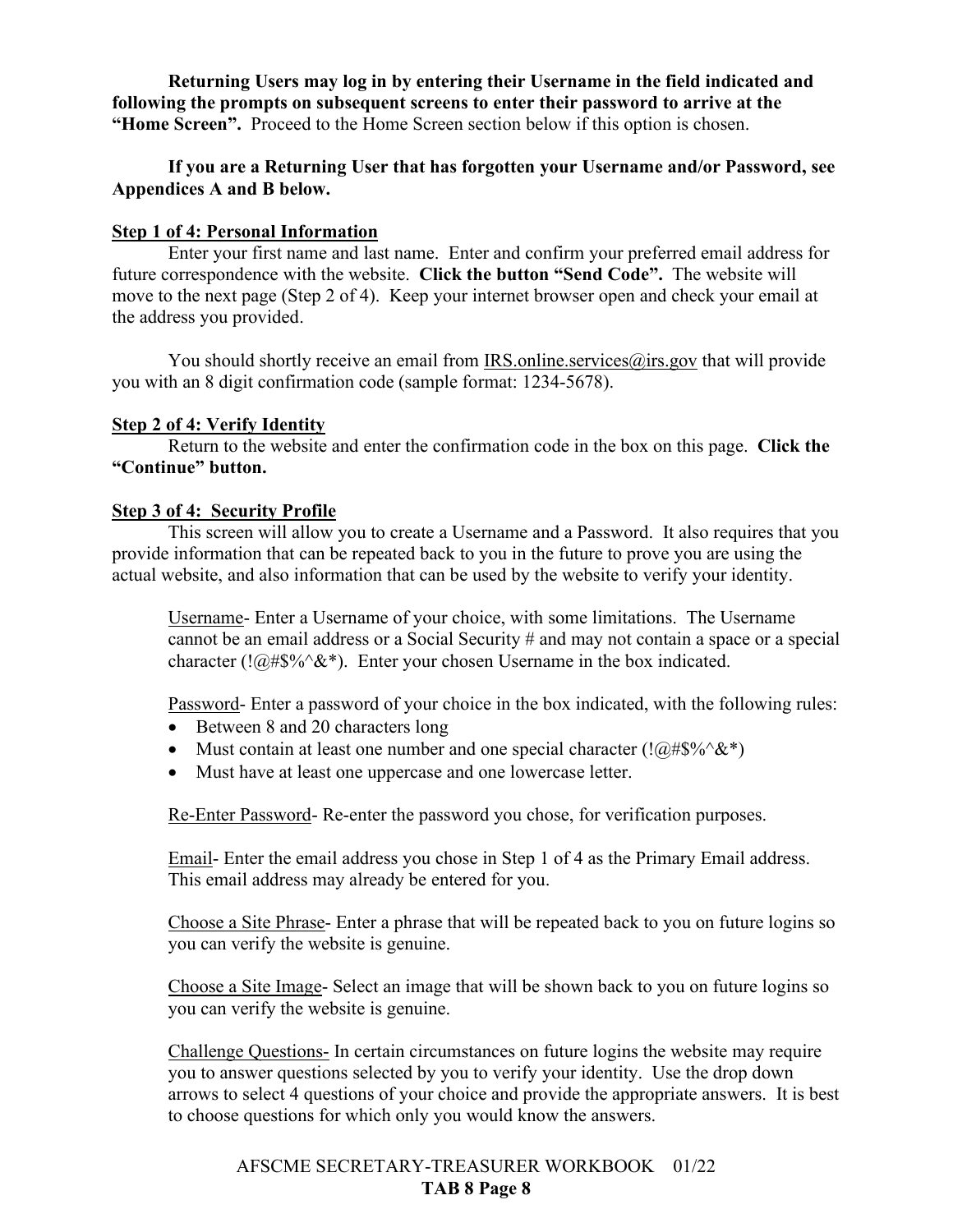Once created, all of this information may be edited by clicking on a link on the "Home Screen" as described below.

#### **Click the "Continue" button when all information has been entered.**

#### **User Profile Successfully Created**

If successful, you will arrive on a screen with the above title.

**Please write down your Username and password and keep it in a safe place. You**  will use this information for future Logins. Click the "Continue" button to view the website's security information, then click "Continue" again to go to the next screen, which is the Home Screen.

## **Home Screen- Electronically file your Form 990-N (e-Postcard)**

**For purposes of these instructions, this screen is referred to as the "Home Screen". Returning Users will be brought to the Home Screen once logged in.**

**On the Home Screen you may choose between 2 general processes: Creating or managing an e-Postcard Profile or Managing Form 990-N Submissions**. **There is also a link to change any information you provided in the Security Profile when registering.**

First Time Users must create an e-Postcard Profile first before beginning the 990-N filing process. **If you are a First Time User, click on the "Manage e-Postcard Profile" button** and proceed to the e-postcard Profile section below.

**If you are a Returning User, you may begin the 990-N filing process by clicking on "Manage Form 990-N Submissions"** button and proceeding to the "Select EIN" section below.

**If you wish to change any of the information listed below that you provided for your Security Profile, click on "Security Profile" in the upper right part of the screen next to the Logout link.** This will bring you to a new screen titled "Edit Your User Profile" from which you will be able to edit any of the following items: Username, Password, Email, Site Phrase, Site Image and Challenge Questions. Once you are satisfied with the edited information, enter your current Password in the field at the bottom to verify the update and click on the "Update" button.

## **e-Postcard Profile**

On this screen you will be prompted to select a User Type, either "Exempt Organization" or "Preparer". **Click on the drop down arrow in the "User Type" box and select "Exempt Organization". Click the "Continue" button to advance to the next screen.**

The next screen will show that you are logged in as user type "Exempt Organization" and you will be prompted to enter an EIN (Employer Identification Number) to add to your e-Postcard profile. **Enter your affiliate's 9 digit EIN in the two boxes provided (sample format 12-3456789) and click on the "Add EIN" button.**

If the filing system recognizes the EIN as eligible to file, it will add the EIN to the "Currently Associated EIN(s)" list that follows on this page. The Organization Name should appear as "AMERICAN FEDERATION OF STATE COUNTY & MUNICIPAL

> AFSCME SECRETARY-TREASURER WORKBOOK 01/22 **TAB 8 Page 9**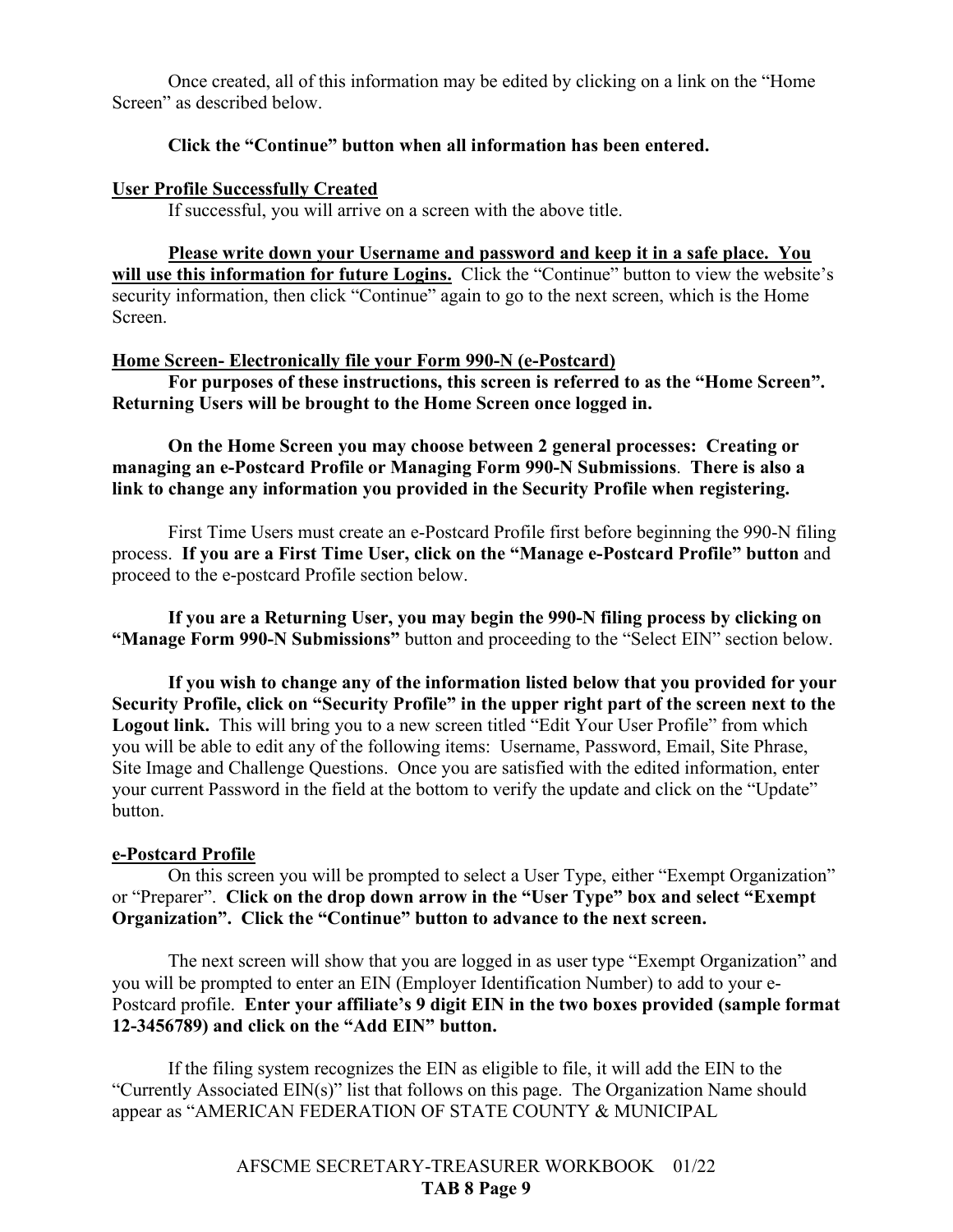#### EMPLOYEES", along with the current date. **Click on the "Create New Filing" button and continue to the next section below.**

If the filing system does not recognize the EIN as eligible to file, it will show an error message indicating that the EIN was not found in the IRS's records. If you encounter this error message, please double check the EIN and try again. Users having trouble in this area after multiple attempts may contact the AFSCME Auditing Department at (202) 429-5032 for assistance.

### **Select EIN**

On this screen, **click on the drop down arrow, select the EIN for filing, and click "Continue".** 

#### **Organization Details**

At this point, you will be making the actual filing and will see various fields for data entry.

#### **The data will already be filled in and cannot be changed for:**

- For the tax year ending-usually December 31 of the year being filed but may differ if the IRS has a different tax year end on file for your union.
- Organization's legal name-Lines 1 and 2- should read AMERICAN FEDERATION OF STATE COUNTY & MUNICIPAL EMPLOYEES
- Employer Identification Number (EIN)- the EIN for which the filing is being made.

#### **The only responses required here are:**

- Has your organization terminated or gone out of business? **Select "No"**
- Are your gross receipts normally \$50,000 or less? **Select "Yes"**

#### **Click on the "Continue" button to continue with the filing.**

#### **Contact Information**

You will see another screen with various fields for data entry.

#### **The data will already be filled in and cannot be changed for:**

• Organization's legal name. Should read AMERICAN FEDERATION OF STATE COUNTY & MUNICIPAL EMPLOYEES

#### **Enter the required information for all other fields, all of which you will have assembled beforehand in Page 1 of these instructions except:**

• Principal Officer- Type of Name. **Select "Person" from the drop down arrow.**

Note that there are two addresses entered in this section. The first address entered is the Union's address, and the second is the Principal Officer's address. In many cases this may be the same address.

Once you have made entries into all of the fields, **click on the "Submit Filing" button.**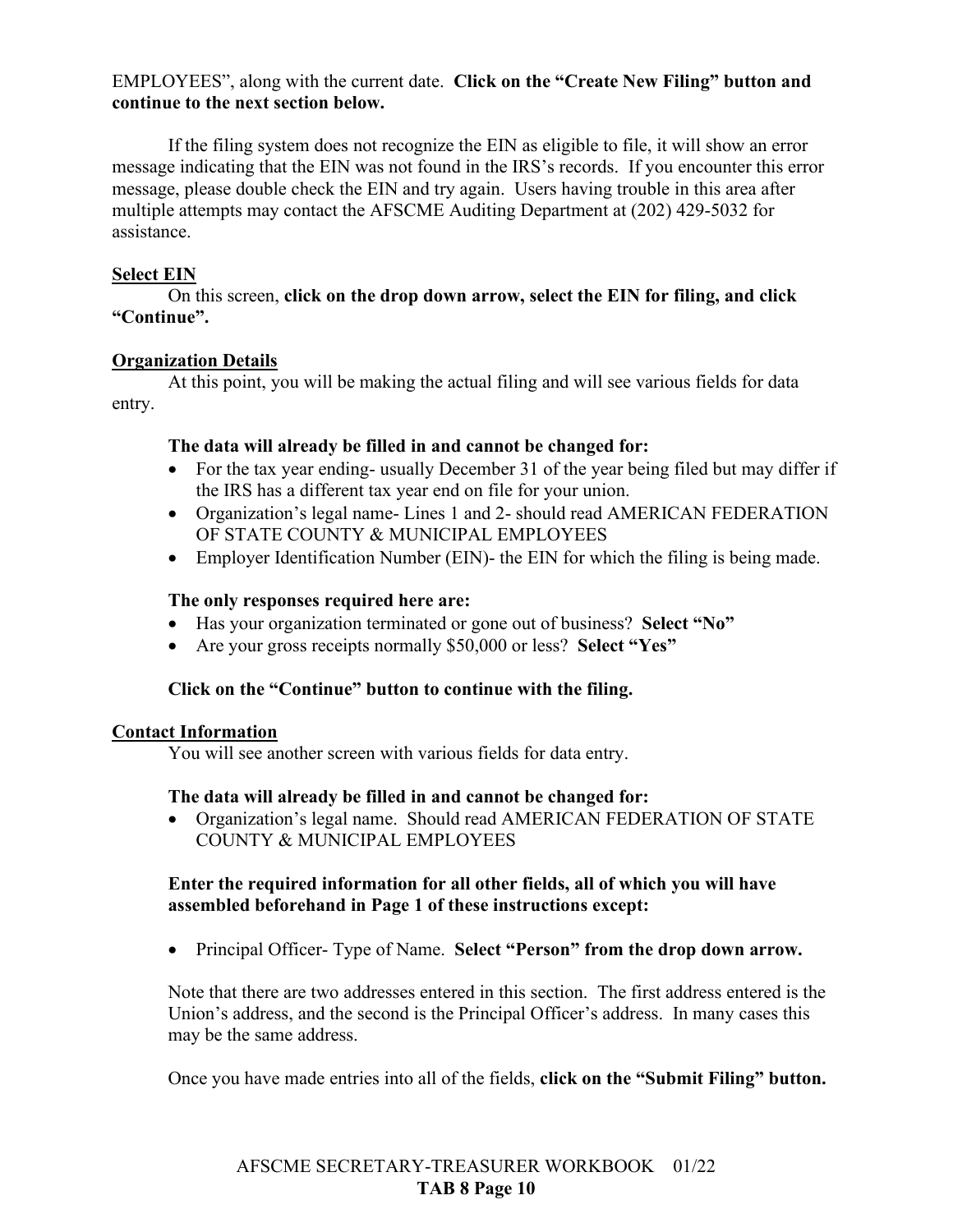A confirmation warning message will appear asking whether you wish to save the data and submit the filing to the IRS. This is your last chance to go back and edit the information before final submission. **If further changes are needed, click the "Cancel" button and go back and edit the desired fields. If you are satisfied that the information provided is complete and correct, click the "OK" button.**

#### **Confirmation**

The next page is a confirmation of your 990-N e-postcard submission and various information related to the filing. At the end of this information, "Filing Status" will be shown as "Pending".

Below the information you will see "Note: Print a copy of this filing for your records. Once you leave this page, you will not be able to do so". **Click on the word "Print" to open another page that will show the complete filing. Use your web browser (usually File, Print) to print out a paper copy of the page. This paper copy is for your union's records only. Do NOT mail the page to the IRS. Close this page to return to the Confirmation page and click on the "Manage Form 990-N Submissions" button.**

#### **Manage Form 990-N (e-postcard)**

You will be brought to a screen that allows you to see the status of the 990-N e-postcard you just submitted. **At this point you still need to verify whether the filing was accepted or rejected.** Under "Status" you will see one of the following:

- **Accepted The 990-N e-postcard was accepted and your 990-N e-postcard filing is now complete. There is no need to forward anything on to the IRS. Log out of the 990-N e-postcard filing system by clicking on the word "Logout" on the upper right of this page. Congratulations, you are done for the year.**
- **Rejected** The 990-N e-postcard was rejected. **Click on the 20-digit number below the "Submission ID" column.** The "Confirmation" screen from above will reappear with additional information at the bottom as to why the e-postcard was rejected. Contact an IRS agent at 1-877-829-5500 for additional steps to take. If the agent indicates that action is needed by AFSCME International (the Parent organization), send an email to AFSCME International Auditor Brent Beebe at [bbeebe@afscme.org.](mailto:bbeebe@afscme.org) In the email subject line, please provide your state, local number, EIN, and "e-postcard rejected" in the subject line. In the text of the email, please provide your name, telephone number, and details of the conversation with the IRS agent. You will be contacted with assistance in resolving the problem.
- **Pending** The IRS has not yet accepted or rejected the 990-N e-postcard. Under most circumstances the IRS accepts or rejects a 990-N e-postcard within 15 minutes. Under the "Action" column on the right hand side you may see the words "Get Updated Status". **Click on "Get Updated Status" at any time to see if the current status has changed.** If status is still Pending, you will need to revisit this page at a later time. If you choose to log out of the 990-N e-postcard system before returning, you can always get back to this screen by logging in as a Returning User, proceeding to the "Home Screen" and clicking on the "Manage Form 990-N Submissions" button.